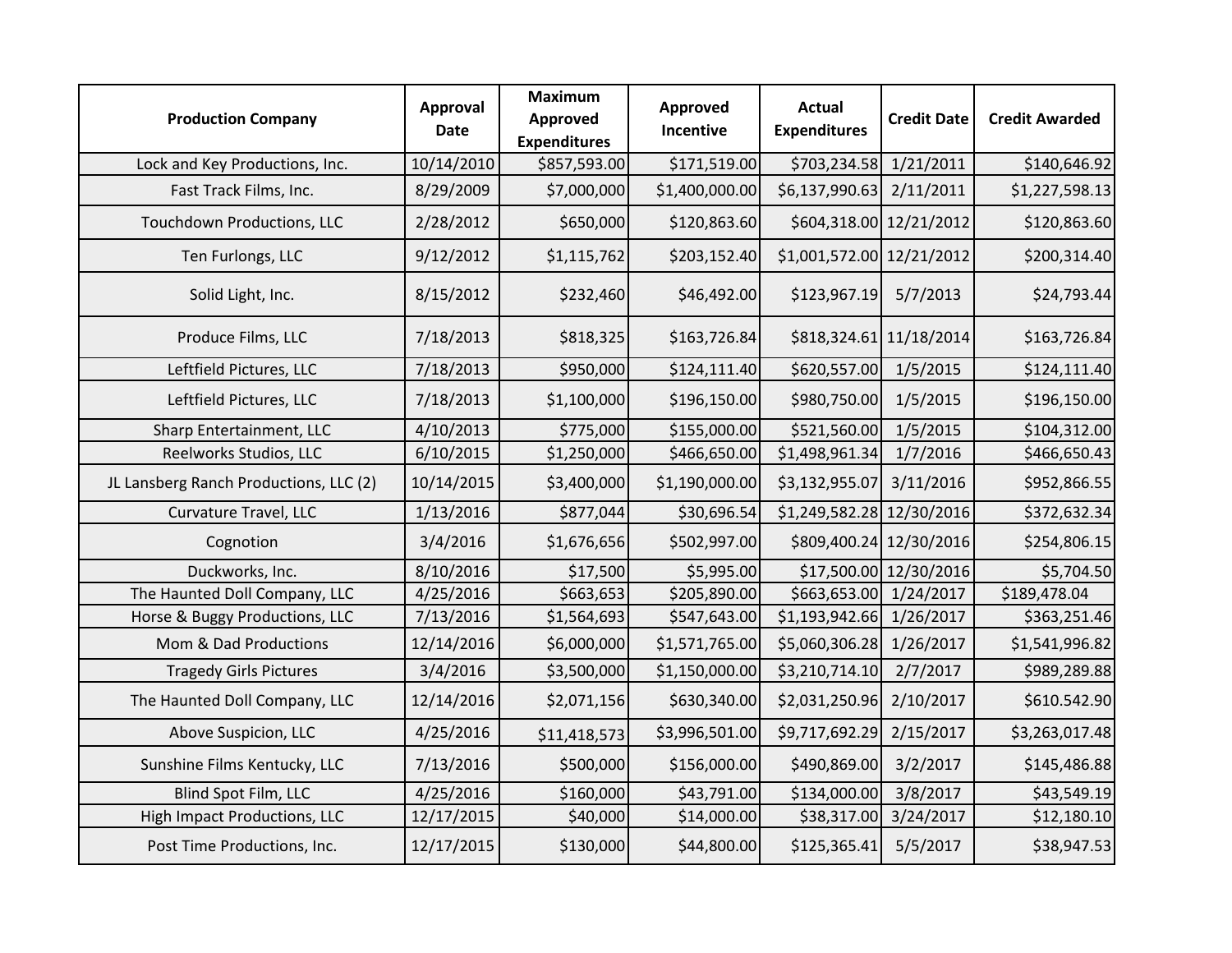| Eye Level Films, LLC               | 11/20/2015 | \$145,000   | \$50,750.00  | \$118,649.52            | 5/8/2017               | \$36,345.58  |
|------------------------------------|------------|-------------|--------------|-------------------------|------------------------|--------------|
| Monumental Productions, LLC        | 1/13/2016  | \$2,800,000 | \$980,000.00 | \$2,452,639.25          | 5/10/2017              | \$746,170.19 |
| Post Time Productions, Inc.        | 9/14/2016  | \$140,000   | \$58,950.00  | \$159,787.00            | 6/21/2017              | \$49,972.05  |
| Post Time Audiovisual Services INC | 3/8/2017   | \$10,425    | \$3,583.00   | \$10,414.48             | 6/22/2017              | \$3,233.38   |
| World of Color, LLC                | 7/13/2016  | \$853,561   | \$269,990.00 | \$600,741.80            | 7/14/2017              | \$178,785.08 |
| <b>Hook Interactive</b>            | 1/25/2017  | \$180,000   | \$62,500.00  | \$129,288.16            | 8/4/2017               | \$39,212.91  |
| Clovehitch Film, LLC               | 8/10/2016  | \$1,361,514 | \$275,000.00 | \$869,914.00            | 8/7/2017               | \$274,030.14 |
| American Made Heroes, LLC          | 4/12/2017  | \$161,832   | \$64,858.00  | \$160,008.88            | 9/1/2017               | \$48,002.66  |
| <b>BTH Productions</b>             | 4/25/2016  | \$75,000    | \$25,381.00  | \$75,000.00             | 9/22/2017              | \$21,682.78  |
| Mail Order Monster, LLC            | 4/12/2017  | \$750,000   | \$164,500.00 | \$448,463.79            | 9/26/2017              | \$136,451.69 |
| Rare Bird, LLC                     | 11/9/2016  | \$1,250,000 | \$407,500.00 | \$1,086,110.81          | 11/1/2017              | \$336,059.83 |
| Castle Brands Inc                  | 2/8/2017   | \$250,000   | \$77,250.00  | \$229,626.38            | 11/7/2017              | \$68,887.91  |
| <b>Runaway Production LLC</b>      | 2/8/2017   | \$720,000   | \$226,000.00 | \$601,995.34 11/7/2017  |                        | \$172,884.37 |
| Sunshine Films Louisville LLC      | 10/12/2016 | \$500,000   | \$156,000.00 | \$456,030.00 11/29/2017 |                        | \$139,944.27 |
| Kitestring, Inc.                   | 5/10/2017  | \$340,000   | \$99,000.00  | \$146,936.52 12/14/2017 |                        | \$44,209.07  |
| Post Time Audiovisual Services INC | 2/8/2017   | \$130,000   | \$39,900.00  | \$125,517.22 12/31/2017 |                        | \$39,776.61  |
| <b>Post Time Studios</b>           | 2/8/2017   | \$50,200    | \$17,570.00  |                         | \$20,235.64 12/31/2017 | \$6,218.88   |
| The Haunted Doll Company, LLC      | 6/8/2016   | \$3,100,000 | \$950,000.00 | \$2,252,893.12          | 2/5/2018               | \$680,558.31 |
| Play the Flute Movie, LLC          | 7/12/2017  | \$375,000   | \$94,250.00  | \$304,890.44]           | 2/27/2018              | \$88,387.72  |
| Hook Interactive, LLC              | 10/11/2017 | \$323,400   | \$107,260.00 | \$191,159.42            | 2/27/2018              | \$58,602.45  |
| Motown Touring, LLC                | 8/9/2017   | \$2,037,810 | \$515,608.00 | \$452,113.95            | 4/16/2018              | \$137,773.20 |
| One Hlwd Ky, LLC                   | 11/8/2017  | \$500,000   | \$159,000.00 | \$397,104.50            | 5/7/2018               | \$138,786.58 |
| Momster LLC                        | 2/8/2017   | \$364,145   | \$114,000.00 | \$388,540.64            | 5/29/2018              | \$114,000.00 |
| Star Light Movie, LLC              | 10/11/2017 | \$675,750   | \$204,970.00 | \$375,005.52            | 6/7/2018               | \$114,839.73 |
| Cribbs, LLC                        | 6/14/2017  | \$496,127   | \$65,010.00  | \$210,883.00            | 6/13/2018              | \$65,010.00  |
| <b>Breakerbox Productions, LLC</b> | 10/14/2015 | \$70,000    | \$31,500.00  | \$90,000.00             | 7/9/2018               | \$31,500.00  |
| La Reliquia, LLC                   | 10/11/2017 | \$794,160   | \$247,902.00 | \$354,823.22            | 7/20/2018              | \$109,924.65 |
| Sunshine Films Louisville LLC      | 3/8/2017   | \$530,000   | \$155,750.00 | \$443,848.38            | 8/1/2018               | \$134,006.04 |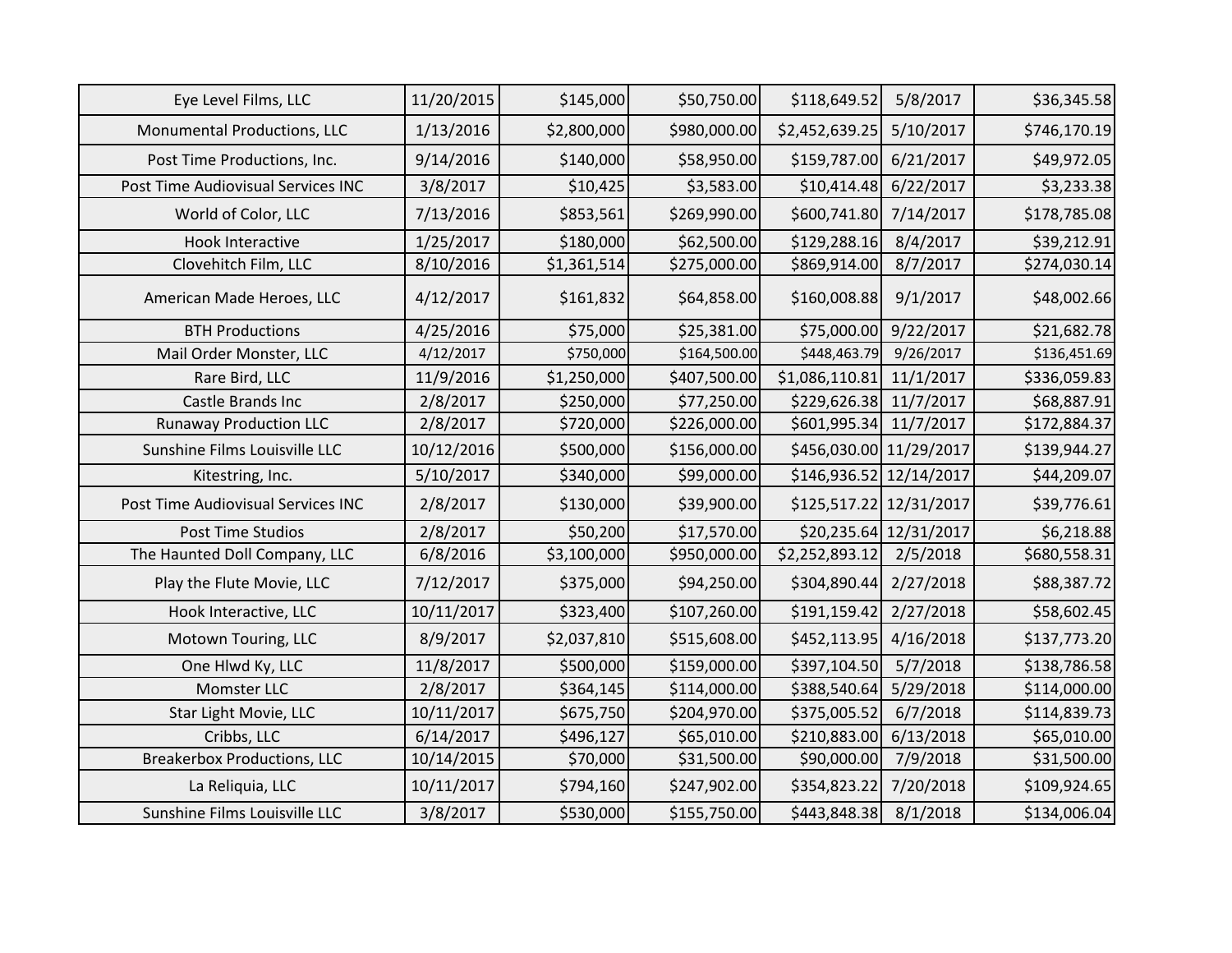| 2/14/2018<br>\$2,362,571<br>\$1,340,593.53<br>8/16/2018<br>Kentucky All Access, LLC<br>\$768,771.00<br>6/26/2015<br>\$52,500.00<br>\$50,533.58<br>9/10/2018<br>Neat Film, Inc.<br>\$228,000<br>\$6,583,304.13<br>10/1/2018<br>Wicked Films, LLC<br>10/11/2017<br>\$7,655,000<br>\$2,404,250.00<br>AOSD Film, LLC<br>8/9/2017<br>\$2,000,000<br>\$478,000.00<br>\$1,089,964.32 10/10/2018<br>9/13/2017<br>\$550,000.00<br>\$985,486.15 10/25/2018<br>DMY Hoy, LLC<br>\$2,000,000<br>\$525,008.84 10/30/2018<br>Stargazer - Reunion, LLC<br>9/13/2017<br>\$510,000<br>\$155,875.00<br>6/14/2017<br>$$20,360.00$ 11/1/2018<br>Duckworks, Inc.<br>\$58,900<br>\$13,563.00<br>\$3,604,832.06 11/26/2018<br>2/14/2018<br>\$6,856,061<br>\$2,230,476.00<br>London Calling KY, LLC<br>Hook Interactive, LLC<br>2/14/2018<br>\$300,000<br>\$97,500.00<br>\$300,000.00]<br>12/4/2018<br>Danger House Productions, LLC<br>9/13/2017<br>\$4,500,000<br>\$1,149,500.00<br>\$3,218,449.86<br>12/5/2018<br>\$166,535.00<br>\$545,575.00 12/10/2018<br>Witches Brew, LLC<br>4/12/2017<br>\$762,035<br>\$141,000.00<br>\$450,000.00 12/11/2018<br>Stargazer - 2018B, LLC<br>2/14/2018<br>\$450,000<br>\$5,381,948.44 12/11/2018<br>White Comet Films, LLC<br>3/8/2017<br>\$8,500,000<br>\$2,599,500.00<br>East Kentucky Network, LLC<br>\$45,500.00<br>\$130,000.00 12/12/2018<br>11/20/2015<br>\$130,000<br>\$413,023.71 12/17/2018<br>Three Hlwd Ky, LLC<br>12/13/2017<br>\$161,250.00<br>\$510,000<br>\$450,000.00 12/18/2018<br>Stargazer 2018C, LLC<br>3/14/2018<br>\$450,000<br>\$141,000.00<br>\$630,904.00 12/20/2018<br>11/8/2017<br>\$630,904<br>\$201,037.00<br>Stargazer - MHW, LLC<br>7/13/2016<br>\$1,646,400<br>\$576,240.00<br>\$1,534,473.78 12/20/2018<br>Rust Creek, LLC<br>\$435,700.00<br>\$229,292.11 12/20/2018<br>Lucky Day Studios, LLC<br>3/14/2018<br>\$1,366,000<br>\$643,996.40 12/21/2018<br>Silo Film, LLC<br>4/12/2017<br>\$426,000.00<br>\$1,670,000<br>\$94,100.00<br>\$272,460.86 12/26/2018<br>Perception Kentucky, LLC<br>7/12/2017<br>\$400,000<br>Orchard Horror Film, LLC<br>6/14/2017<br>\$2,000,000<br>\$325,000.00<br>\$335,248.57 12/28/2018<br>\$982,567.61<br>1/7/2019<br>PrANA Movie, LLC<br>7/12/2017<br>\$2,407,039<br>\$587,676.00 |  |  |  |                |
|---------------------------------------------------------------------------------------------------------------------------------------------------------------------------------------------------------------------------------------------------------------------------------------------------------------------------------------------------------------------------------------------------------------------------------------------------------------------------------------------------------------------------------------------------------------------------------------------------------------------------------------------------------------------------------------------------------------------------------------------------------------------------------------------------------------------------------------------------------------------------------------------------------------------------------------------------------------------------------------------------------------------------------------------------------------------------------------------------------------------------------------------------------------------------------------------------------------------------------------------------------------------------------------------------------------------------------------------------------------------------------------------------------------------------------------------------------------------------------------------------------------------------------------------------------------------------------------------------------------------------------------------------------------------------------------------------------------------------------------------------------------------------------------------------------------------------------------------------------------------------------------------------------------------------------------------------------------------------------------------------------------------------------------------------------------------------------------------------------------------------------------------------------------------------------------------------------------------------------------------------------------------|--|--|--|----------------|
|                                                                                                                                                                                                                                                                                                                                                                                                                                                                                                                                                                                                                                                                                                                                                                                                                                                                                                                                                                                                                                                                                                                                                                                                                                                                                                                                                                                                                                                                                                                                                                                                                                                                                                                                                                                                                                                                                                                                                                                                                                                                                                                                                                                                                                                                     |  |  |  | \$442,349.46   |
|                                                                                                                                                                                                                                                                                                                                                                                                                                                                                                                                                                                                                                                                                                                                                                                                                                                                                                                                                                                                                                                                                                                                                                                                                                                                                                                                                                                                                                                                                                                                                                                                                                                                                                                                                                                                                                                                                                                                                                                                                                                                                                                                                                                                                                                                     |  |  |  | \$14,301.96    |
|                                                                                                                                                                                                                                                                                                                                                                                                                                                                                                                                                                                                                                                                                                                                                                                                                                                                                                                                                                                                                                                                                                                                                                                                                                                                                                                                                                                                                                                                                                                                                                                                                                                                                                                                                                                                                                                                                                                                                                                                                                                                                                                                                                                                                                                                     |  |  |  | \$1,990,422.87 |
|                                                                                                                                                                                                                                                                                                                                                                                                                                                                                                                                                                                                                                                                                                                                                                                                                                                                                                                                                                                                                                                                                                                                                                                                                                                                                                                                                                                                                                                                                                                                                                                                                                                                                                                                                                                                                                                                                                                                                                                                                                                                                                                                                                                                                                                                     |  |  |  | \$335,534.92   |
|                                                                                                                                                                                                                                                                                                                                                                                                                                                                                                                                                                                                                                                                                                                                                                                                                                                                                                                                                                                                                                                                                                                                                                                                                                                                                                                                                                                                                                                                                                                                                                                                                                                                                                                                                                                                                                                                                                                                                                                                                                                                                                                                                                                                                                                                     |  |  |  | \$326,410.20   |
|                                                                                                                                                                                                                                                                                                                                                                                                                                                                                                                                                                                                                                                                                                                                                                                                                                                                                                                                                                                                                                                                                                                                                                                                                                                                                                                                                                                                                                                                                                                                                                                                                                                                                                                                                                                                                                                                                                                                                                                                                                                                                                                                                                                                                                                                     |  |  |  | \$155,875.00   |
|                                                                                                                                                                                                                                                                                                                                                                                                                                                                                                                                                                                                                                                                                                                                                                                                                                                                                                                                                                                                                                                                                                                                                                                                                                                                                                                                                                                                                                                                                                                                                                                                                                                                                                                                                                                                                                                                                                                                                                                                                                                                                                                                                                                                                                                                     |  |  |  | \$6,358.75     |
|                                                                                                                                                                                                                                                                                                                                                                                                                                                                                                                                                                                                                                                                                                                                                                                                                                                                                                                                                                                                                                                                                                                                                                                                                                                                                                                                                                                                                                                                                                                                                                                                                                                                                                                                                                                                                                                                                                                                                                                                                                                                                                                                                                                                                                                                     |  |  |  | \$1,261,691.22 |
|                                                                                                                                                                                                                                                                                                                                                                                                                                                                                                                                                                                                                                                                                                                                                                                                                                                                                                                                                                                                                                                                                                                                                                                                                                                                                                                                                                                                                                                                                                                                                                                                                                                                                                                                                                                                                                                                                                                                                                                                                                                                                                                                                                                                                                                                     |  |  |  | \$97,500.00    |
|                                                                                                                                                                                                                                                                                                                                                                                                                                                                                                                                                                                                                                                                                                                                                                                                                                                                                                                                                                                                                                                                                                                                                                                                                                                                                                                                                                                                                                                                                                                                                                                                                                                                                                                                                                                                                                                                                                                                                                                                                                                                                                                                                                                                                                                                     |  |  |  | \$976,814.98   |
|                                                                                                                                                                                                                                                                                                                                                                                                                                                                                                                                                                                                                                                                                                                                                                                                                                                                                                                                                                                                                                                                                                                                                                                                                                                                                                                                                                                                                                                                                                                                                                                                                                                                                                                                                                                                                                                                                                                                                                                                                                                                                                                                                                                                                                                                     |  |  |  | \$164,943.64   |
|                                                                                                                                                                                                                                                                                                                                                                                                                                                                                                                                                                                                                                                                                                                                                                                                                                                                                                                                                                                                                                                                                                                                                                                                                                                                                                                                                                                                                                                                                                                                                                                                                                                                                                                                                                                                                                                                                                                                                                                                                                                                                                                                                                                                                                                                     |  |  |  | \$141,000.00   |
|                                                                                                                                                                                                                                                                                                                                                                                                                                                                                                                                                                                                                                                                                                                                                                                                                                                                                                                                                                                                                                                                                                                                                                                                                                                                                                                                                                                                                                                                                                                                                                                                                                                                                                                                                                                                                                                                                                                                                                                                                                                                                                                                                                                                                                                                     |  |  |  | \$1,687,488.74 |
|                                                                                                                                                                                                                                                                                                                                                                                                                                                                                                                                                                                                                                                                                                                                                                                                                                                                                                                                                                                                                                                                                                                                                                                                                                                                                                                                                                                                                                                                                                                                                                                                                                                                                                                                                                                                                                                                                                                                                                                                                                                                                                                                                                                                                                                                     |  |  |  | \$43,819.05    |
|                                                                                                                                                                                                                                                                                                                                                                                                                                                                                                                                                                                                                                                                                                                                                                                                                                                                                                                                                                                                                                                                                                                                                                                                                                                                                                                                                                                                                                                                                                                                                                                                                                                                                                                                                                                                                                                                                                                                                                                                                                                                                                                                                                                                                                                                     |  |  |  | \$144,558.30   |
|                                                                                                                                                                                                                                                                                                                                                                                                                                                                                                                                                                                                                                                                                                                                                                                                                                                                                                                                                                                                                                                                                                                                                                                                                                                                                                                                                                                                                                                                                                                                                                                                                                                                                                                                                                                                                                                                                                                                                                                                                                                                                                                                                                                                                                                                     |  |  |  | \$141,000.00   |
|                                                                                                                                                                                                                                                                                                                                                                                                                                                                                                                                                                                                                                                                                                                                                                                                                                                                                                                                                                                                                                                                                                                                                                                                                                                                                                                                                                                                                                                                                                                                                                                                                                                                                                                                                                                                                                                                                                                                                                                                                                                                                                                                                                                                                                                                     |  |  |  | \$201,037.00   |
|                                                                                                                                                                                                                                                                                                                                                                                                                                                                                                                                                                                                                                                                                                                                                                                                                                                                                                                                                                                                                                                                                                                                                                                                                                                                                                                                                                                                                                                                                                                                                                                                                                                                                                                                                                                                                                                                                                                                                                                                                                                                                                                                                                                                                                                                     |  |  |  | \$469,454.29   |
|                                                                                                                                                                                                                                                                                                                                                                                                                                                                                                                                                                                                                                                                                                                                                                                                                                                                                                                                                                                                                                                                                                                                                                                                                                                                                                                                                                                                                                                                                                                                                                                                                                                                                                                                                                                                                                                                                                                                                                                                                                                                                                                                                                                                                                                                     |  |  |  | \$68,787.63    |
|                                                                                                                                                                                                                                                                                                                                                                                                                                                                                                                                                                                                                                                                                                                                                                                                                                                                                                                                                                                                                                                                                                                                                                                                                                                                                                                                                                                                                                                                                                                                                                                                                                                                                                                                                                                                                                                                                                                                                                                                                                                                                                                                                                                                                                                                     |  |  |  | \$197,589.87   |
|                                                                                                                                                                                                                                                                                                                                                                                                                                                                                                                                                                                                                                                                                                                                                                                                                                                                                                                                                                                                                                                                                                                                                                                                                                                                                                                                                                                                                                                                                                                                                                                                                                                                                                                                                                                                                                                                                                                                                                                                                                                                                                                                                                                                                                                                     |  |  |  | \$85,640.01    |
|                                                                                                                                                                                                                                                                                                                                                                                                                                                                                                                                                                                                                                                                                                                                                                                                                                                                                                                                                                                                                                                                                                                                                                                                                                                                                                                                                                                                                                                                                                                                                                                                                                                                                                                                                                                                                                                                                                                                                                                                                                                                                                                                                                                                                                                                     |  |  |  | \$101,982.44   |
|                                                                                                                                                                                                                                                                                                                                                                                                                                                                                                                                                                                                                                                                                                                                                                                                                                                                                                                                                                                                                                                                                                                                                                                                                                                                                                                                                                                                                                                                                                                                                                                                                                                                                                                                                                                                                                                                                                                                                                                                                                                                                                                                                                                                                                                                     |  |  |  | \$299,367.10   |
| Chroma Travel, LLC<br>12/13/2017<br>\$740,000.00<br>\$2,650,800.15<br>1/17/2019<br>\$2,250,000                                                                                                                                                                                                                                                                                                                                                                                                                                                                                                                                                                                                                                                                                                                                                                                                                                                                                                                                                                                                                                                                                                                                                                                                                                                                                                                                                                                                                                                                                                                                                                                                                                                                                                                                                                                                                                                                                                                                                                                                                                                                                                                                                                      |  |  |  | \$740,000.00   |
| 4/11/2018<br>\$203,869.00<br>\$306,831.72<br>1/24/2019<br>Sisters Tour, LLC<br>\$665,397                                                                                                                                                                                                                                                                                                                                                                                                                                                                                                                                                                                                                                                                                                                                                                                                                                                                                                                                                                                                                                                                                                                                                                                                                                                                                                                                                                                                                                                                                                                                                                                                                                                                                                                                                                                                                                                                                                                                                                                                                                                                                                                                                                            |  |  |  | \$92,264.92    |
| 4/1/2019<br>3/14/2018<br>\$2,412,500.00<br>\$905,319.98<br>Unbridled Films, LLC<br>\$7,750,000                                                                                                                                                                                                                                                                                                                                                                                                                                                                                                                                                                                                                                                                                                                                                                                                                                                                                                                                                                                                                                                                                                                                                                                                                                                                                                                                                                                                                                                                                                                                                                                                                                                                                                                                                                                                                                                                                                                                                                                                                                                                                                                                                                      |  |  |  | \$279,762,54   |
| 4/11/2018<br>\$613,720.00<br>\$1,486,194.24<br>4/23/2019<br>Stargazer - 2018J, LLC<br>\$2,000,000                                                                                                                                                                                                                                                                                                                                                                                                                                                                                                                                                                                                                                                                                                                                                                                                                                                                                                                                                                                                                                                                                                                                                                                                                                                                                                                                                                                                                                                                                                                                                                                                                                                                                                                                                                                                                                                                                                                                                                                                                                                                                                                                                                   |  |  |  | \$484,874.63   |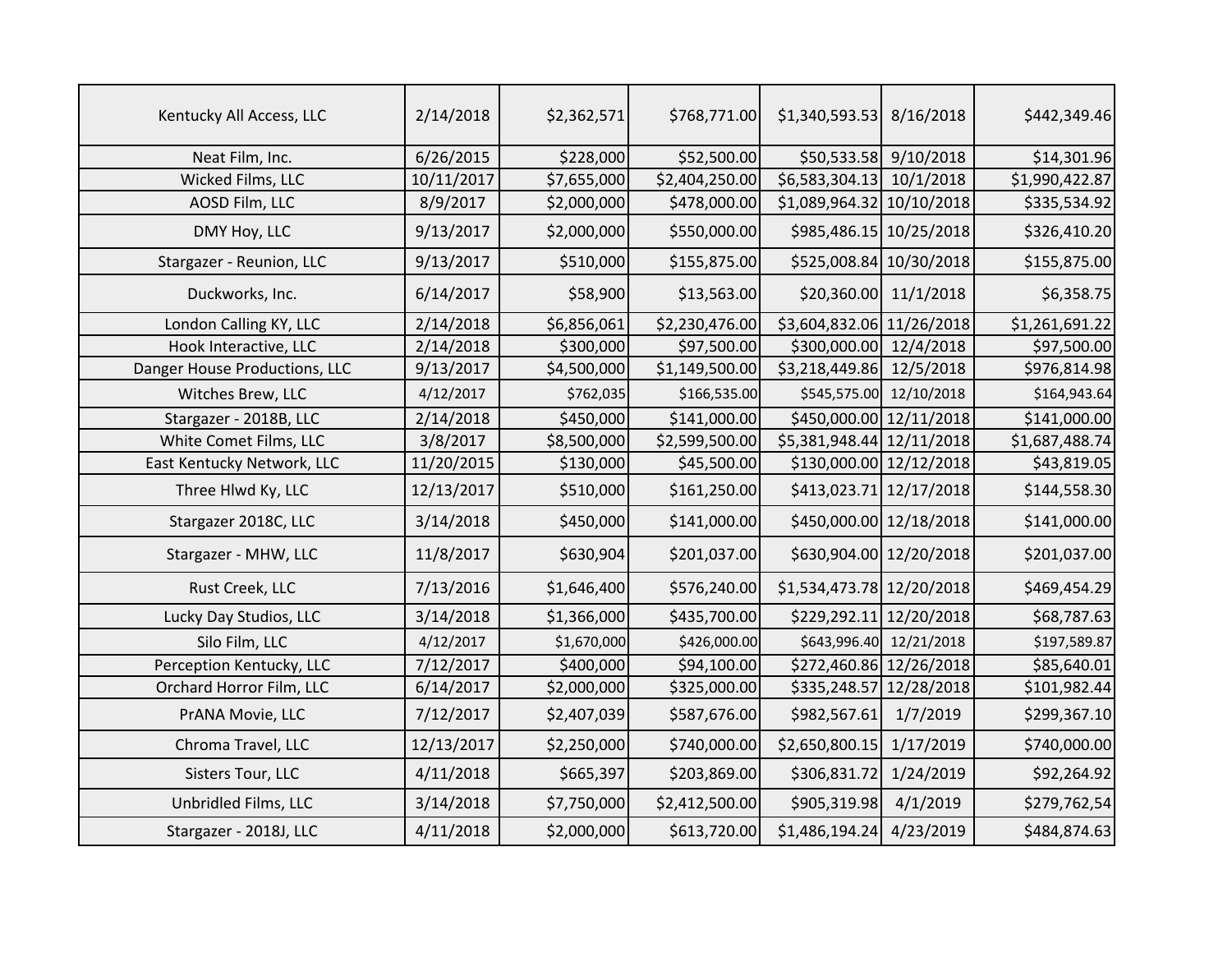| 7/12/2017<br>\$3,999,000<br>DD Tiger, LLC<br>Stargazer - 2018A, LLC<br>12/13/2017<br>\$475,000<br>Stargazer 2018F, LLC<br>3/14/2018<br>\$450,000<br><b>Bravo Media Productions, LLC</b><br>2/14/2018<br>\$11,654,197 | \$767,500.00<br>\$149,750.00<br>\$141,000.00<br>\$3,526,065.00<br>\$141,000.00 | \$1,786,393.39<br>\$572,462.07<br>\$593,049.79<br>\$5,762,739.62 | 4/24/2019<br>4/29/2019<br>5/1/2019<br>5/20/2019 | \$527,994.92<br>\$149,750.00<br>\$141,000.00<br>\$1,730,981.39 |
|----------------------------------------------------------------------------------------------------------------------------------------------------------------------------------------------------------------------|--------------------------------------------------------------------------------|------------------------------------------------------------------|-------------------------------------------------|----------------------------------------------------------------|
|                                                                                                                                                                                                                      |                                                                                |                                                                  |                                                 |                                                                |
|                                                                                                                                                                                                                      |                                                                                |                                                                  |                                                 |                                                                |
|                                                                                                                                                                                                                      |                                                                                |                                                                  |                                                 |                                                                |
|                                                                                                                                                                                                                      |                                                                                |                                                                  |                                                 |                                                                |
| Stargazer 2018D, LLC<br>3/14/2018<br>\$450,000                                                                                                                                                                       |                                                                                | \$620,794.64                                                     | 5/21/2019                                       | \$141,000.00                                                   |
| The Haunted Doll Company, LLC<br>\$5,000,231<br>2/14/2018                                                                                                                                                            | \$1,544,473.00                                                                 | 3,122,009.76                                                     | 5/23/2019                                       | 941,840.08                                                     |
| 2/14/2018<br>\$450,000<br>Stargazer - 2018B, LLC                                                                                                                                                                     | \$137,500.00                                                                   | \$499,901.13                                                     | 6/10/2019                                       | \$137,500.00                                                   |
| Sunshine Films Derby State, LLC<br>12/13/2017<br>\$510,000                                                                                                                                                           | \$172,500.00                                                                   | \$454,091.10                                                     | 7/10/2019                                       | \$144,750.68                                                   |
| \$2,000,000<br>Stargazer, 2018H, LLC<br>3/14/2018                                                                                                                                                                    | \$613,720.00                                                                   | \$2,000,695.08                                                   | 7/30/2019                                       | \$610,545.68                                                   |
| Sunshine Films La Grange, LLC<br>8/9/2017<br>\$600,000                                                                                                                                                               | \$155,750.00                                                                   | \$437,608.15                                                     | 8/23/2019                                       | \$135,830.07                                                   |
| Kelly's Filmworks Limited<br>5/10/2017<br>\$12,000                                                                                                                                                                   | \$4,085.00                                                                     | \$12,000.00                                                      | 8/29/2019                                       | \$4,085.00                                                     |
| \$2,000,000<br>Stargazer - 2018I, LLC<br>4/11/2018                                                                                                                                                                   | \$613,720.00                                                                   | \$2,029,366.49 10/18/2019                                        |                                                 | \$613,720.00                                                   |
| 4/11/2018<br>\$2,000,000<br>Stargazer - 2019J, LLC                                                                                                                                                                   | \$613,720.00                                                                   | \$2,052,029.31 12/17/2019                                        |                                                 | \$613,720.00                                                   |
| 4/11/2018<br><b>Smash Bits Animation Studios, LLC</b><br>\$554,535                                                                                                                                                   | \$187,158.00                                                                   | \$198,071.01 12/27/2019                                          |                                                 | \$68,047.18                                                    |
| Post Time Audiovisual Services INC<br>7/12/2017<br>\$325,000                                                                                                                                                         | \$66,600.00                                                                    | \$207,316.25 12/27/2019                                          |                                                 | \$65,343.49                                                    |
| Prosper Media Group, Inc.<br>2/20/2019<br>\$10,000                                                                                                                                                                   | \$3,460.00                                                                     |                                                                  | \$10,000.00 12/30/2019                          | \$3,460.00                                                     |
| Come On, Backslider, LLC<br>3/8/2017<br>\$2,999,850                                                                                                                                                                  | \$818,849.00                                                                   | \$2,116,945.30                                                   | 2/6/2020                                        | \$740,930.86                                                   |
| 3/14/2018<br>Stargazer 2018G, LLC<br>\$450,000                                                                                                                                                                       | \$141,000.00                                                                   | \$486,705.48                                                     | 3/12/2020                                       | \$141,000.00                                                   |
| Film Services, LLC<br>11/8/2017<br>\$955,435                                                                                                                                                                         | \$291,581.00                                                                   | \$810,783.77                                                     | 3/12/2020                                       | \$283,594.07                                                   |
| <b>Gunfighter Productions, LLC</b><br>3/8/2017<br>\$2,500,000                                                                                                                                                        | \$720,000.00                                                                   | \$2,239,058.85                                                   | 4/2/2020                                        | \$677,911.25                                                   |
| \$450,000<br>Stargazer 2018E, LLC<br>3/14/2018                                                                                                                                                                       | \$141,000.00                                                                   | \$563,232.11                                                     | 4/2/2020                                        | \$141,000.00                                                   |
| River Runs Red, LLC<br>6/14/2017<br>\$2,200,000                                                                                                                                                                      | \$605,890.00                                                                   | \$1,537,455.13                                                   | 4/16/2020                                       | \$475,619.89                                                   |
| 4/11/2018<br>Stargazer - 2019A, LLC<br>\$450,000                                                                                                                                                                     | \$141,000.00                                                                   | \$502,085.56                                                     | 5/20/2020                                       | \$141,000.00                                                   |
| Stargazer - 2019E, LLC<br>4/11/2018<br>\$450,000                                                                                                                                                                     | \$141,000.00                                                                   | \$484,603.92                                                     | 7/6/2020                                        | \$141,000.00                                                   |
| Stargazer - 2019C, LLC<br>4/11/2018<br>\$450,000                                                                                                                                                                     | \$141,000.00                                                                   | \$489,120.66                                                     | 8/12/2020                                       | \$141,000.00                                                   |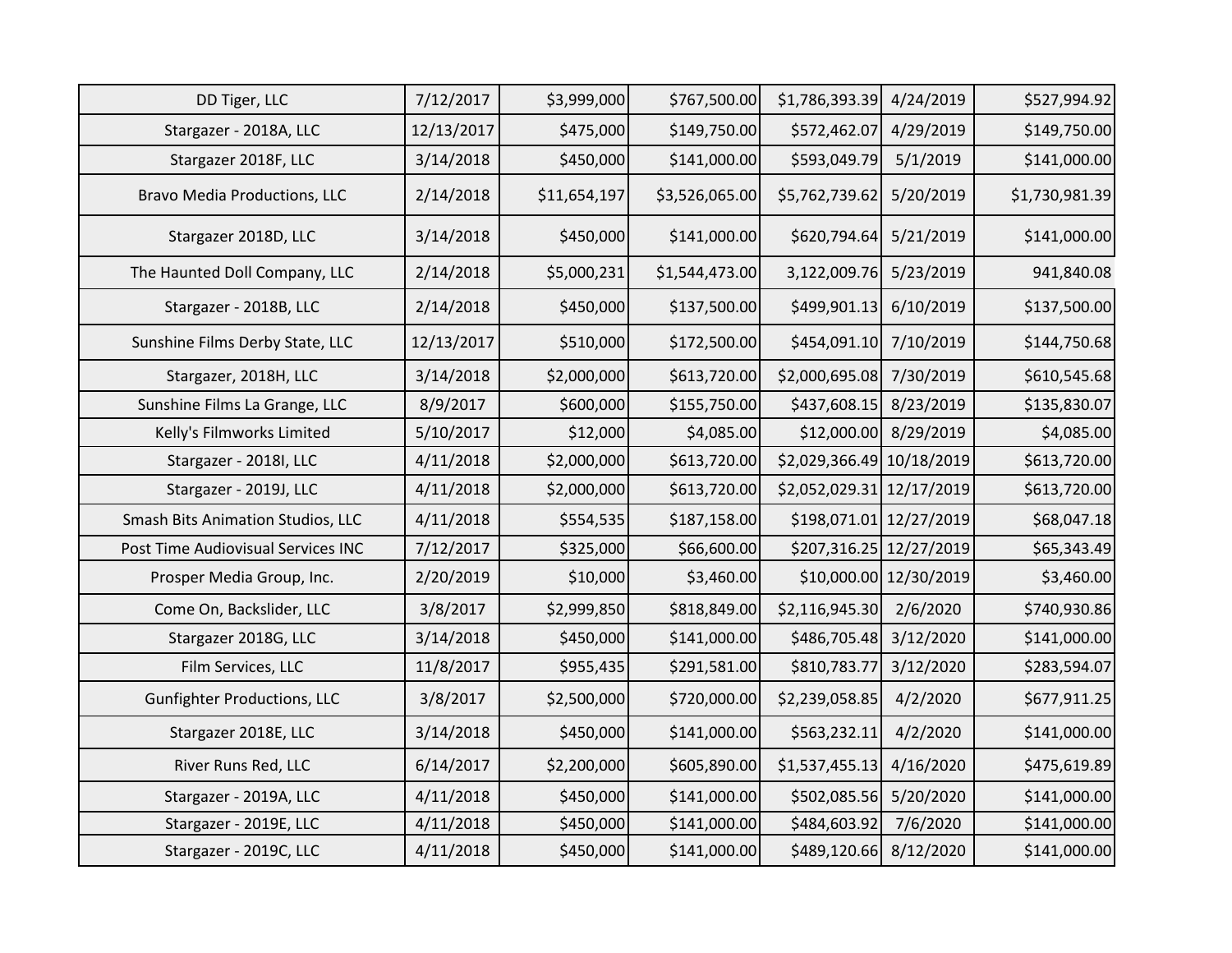| Dax Productions Co.                | 10/12/2016 | \$1,750,000 | \$407,250.00   | \$1,178,746.39            | 8/25/2020               | \$363,104.28 |
|------------------------------------|------------|-------------|----------------|---------------------------|-------------------------|--------------|
| Stargazer - 2019F, LLC             | 4/11/2018  | \$450,000   | \$141,000.00   | \$506,811.20              | 8/25/2020               | \$141,000.00 |
| Barnaby, LLC                       | 4/25/2016  | \$6,500,000 | \$2,026,250.00 | \$601,912.38              | 9/11/2020               | \$180,925.31 |
| Stargazer - 2019D, LLC             | 4/11/2018  | \$450,000   | \$141,000.00   | \$490,544.30              | 9/23/2020               | \$141,000.00 |
| High Impact Productions, LLC       | 2/14/2018  | \$150,000   | \$49,000.00    | \$28,850.00               | 9/25/2020               | \$8,655.00   |
| Stargazer - 2019B, LLC             | 4/11/2018  | \$450,000   | \$141,000.00   | \$486,961.38              | 10/7/2020               | \$141,000.00 |
| Stargazer - 2019G, LLC             | 4/11/2018  | \$450,000   | \$141,000.00   |                           | \$486,725.67 11/20/2020 | \$141,000.00 |
| Stargazer - 2019I, LLC             | 4/11/2018  | \$2,000,000 | \$613,720.00   | \$2,256,599.85 12/11/2020 |                         | \$613,720.00 |
| Stargazer - 2019H, LLC             | 4/11/2018  | \$2,000,000 | \$613,720.00   | \$2,253,081.18 12/15/2020 |                         | \$613,720.00 |
| Dog With a Bone, LLC               | 6/26/2015  | \$200,000   | \$70,000.00    |                           | \$31,766.32 12/22/2020  | \$10,288.82  |
| Post Time Audiovisual Services INC | 3/8/2017   | \$250,000   | \$77,250.00    |                           | \$232,704.09 12/23/2020 | \$72,237.44  |
| Post Time Audiovisual Services INC | 2/14/2018  | \$270,000   | \$85,000.00    | \$250,358.64 12/23/2020   |                         | \$77,271.18  |
| Post Time Audiovisual Services INC | 3/14/2018  | \$2,350,000 | \$780,000.00   |                           | \$231,838.95 12/23/2020 | \$73,217.62  |
| Post Time Audiovisual Services INC | 12/13/2017 | \$55,200    | \$17,820.00    |                           | \$53,860.09 12/23/2020  | \$16,670.31  |
| Post Time Audiovisual Services INC | 4/12/2017  | \$1,700,000 | \$395,300.00   | \$198,383.38              | 12/23/2020              | \$61,345.79  |
| Stargazer Digital Studios, LLC     | 10/16/2019 | \$380,000   | \$120,100.00   | \$334,872.51              | 3/9/2021                | \$101,184.17 |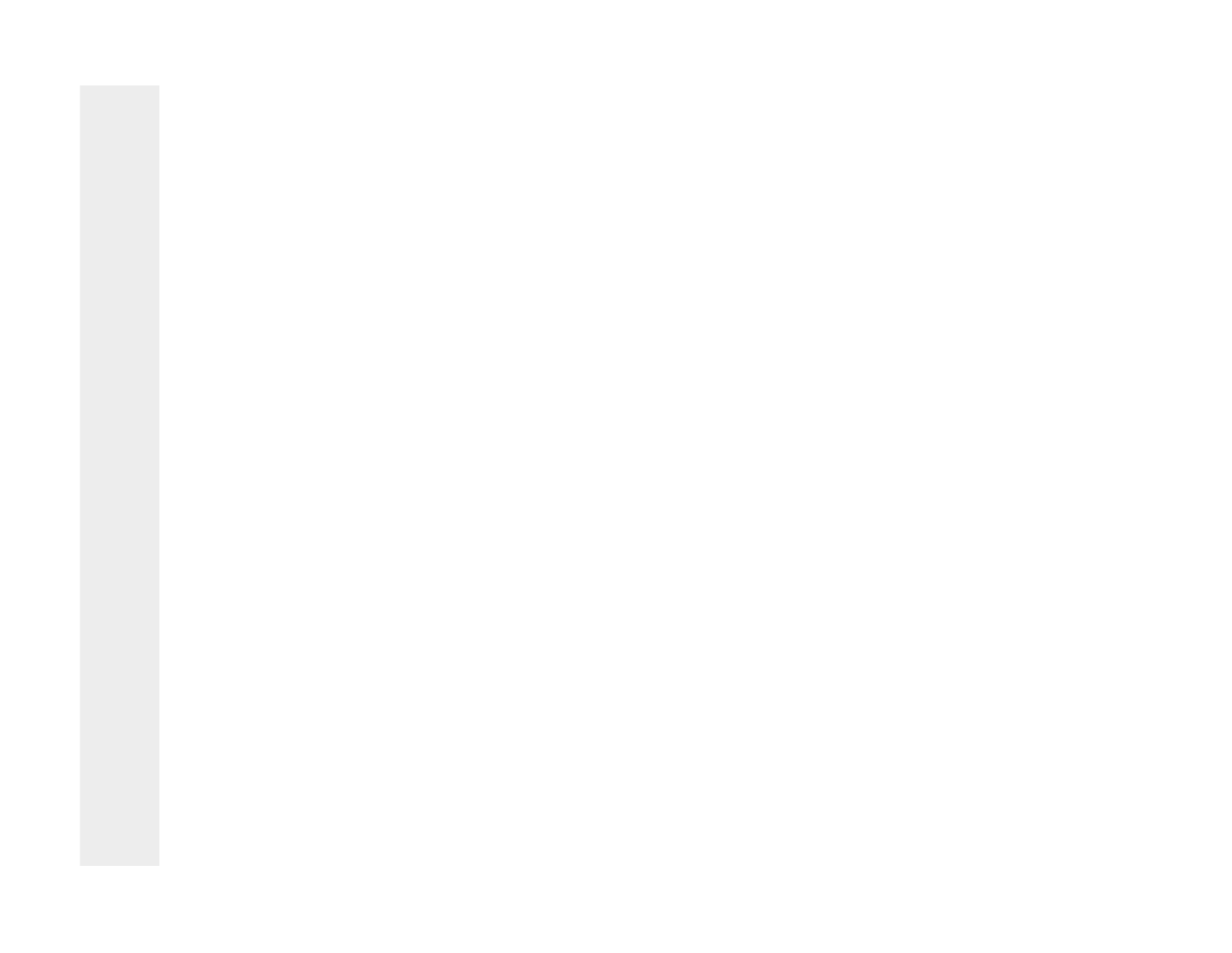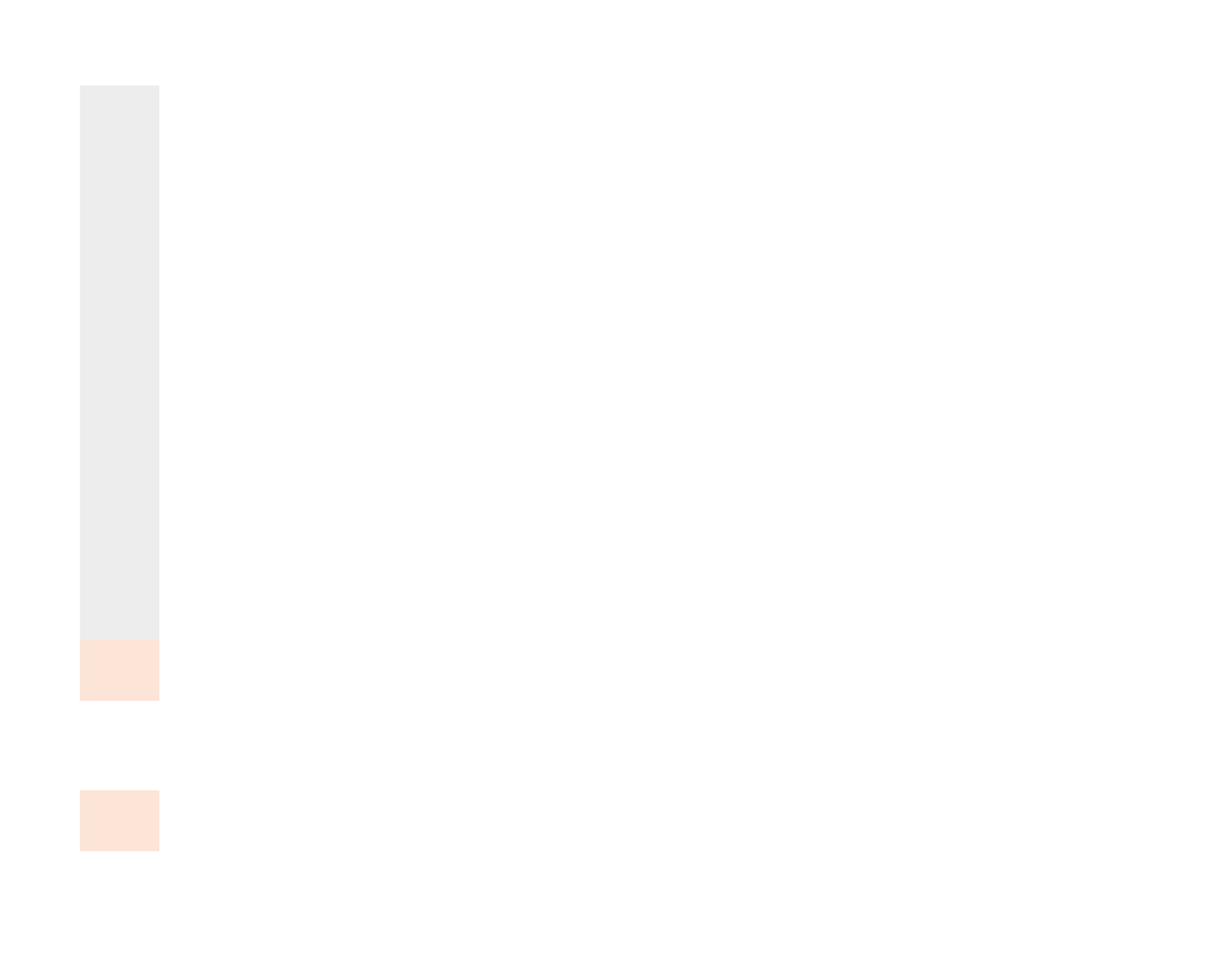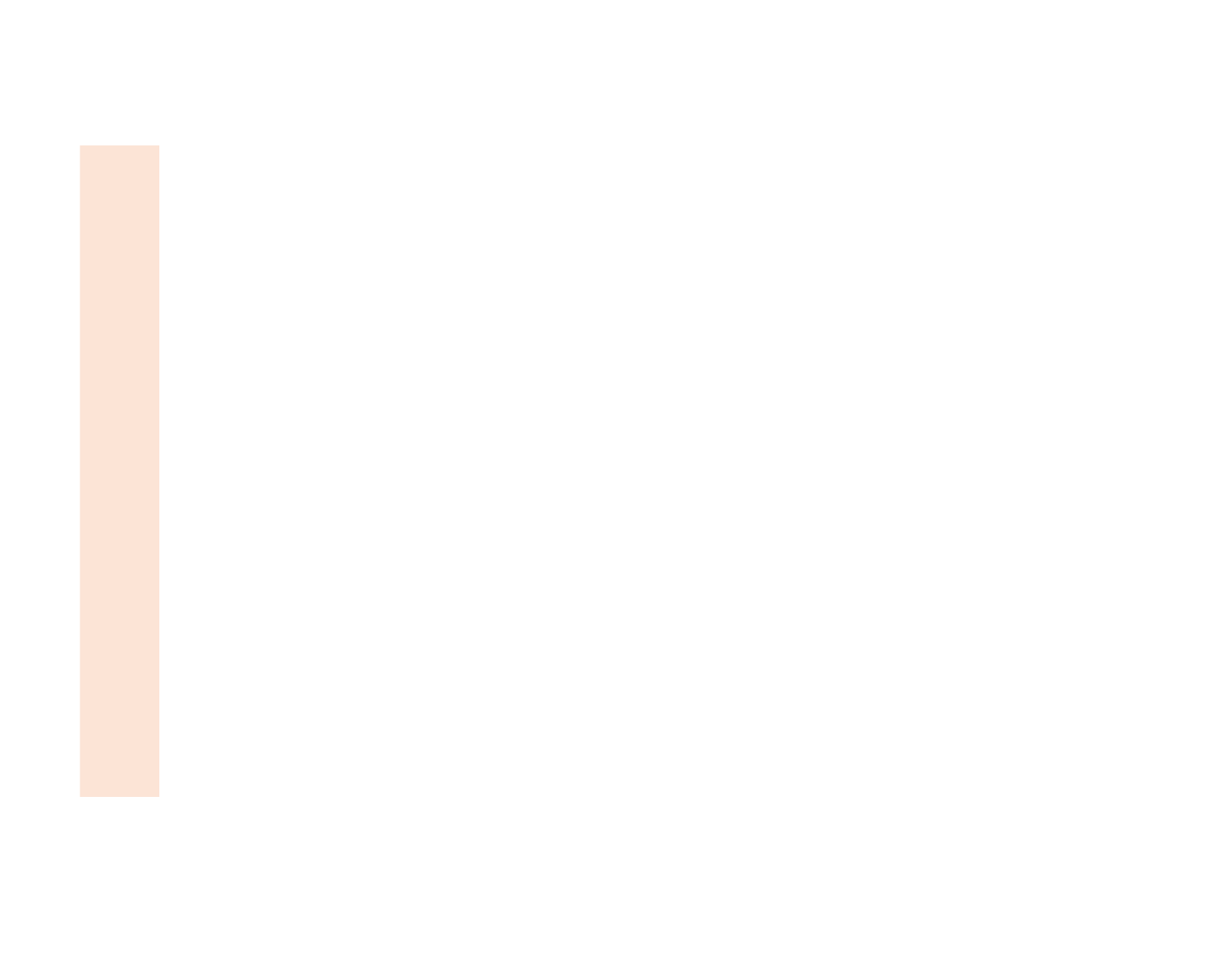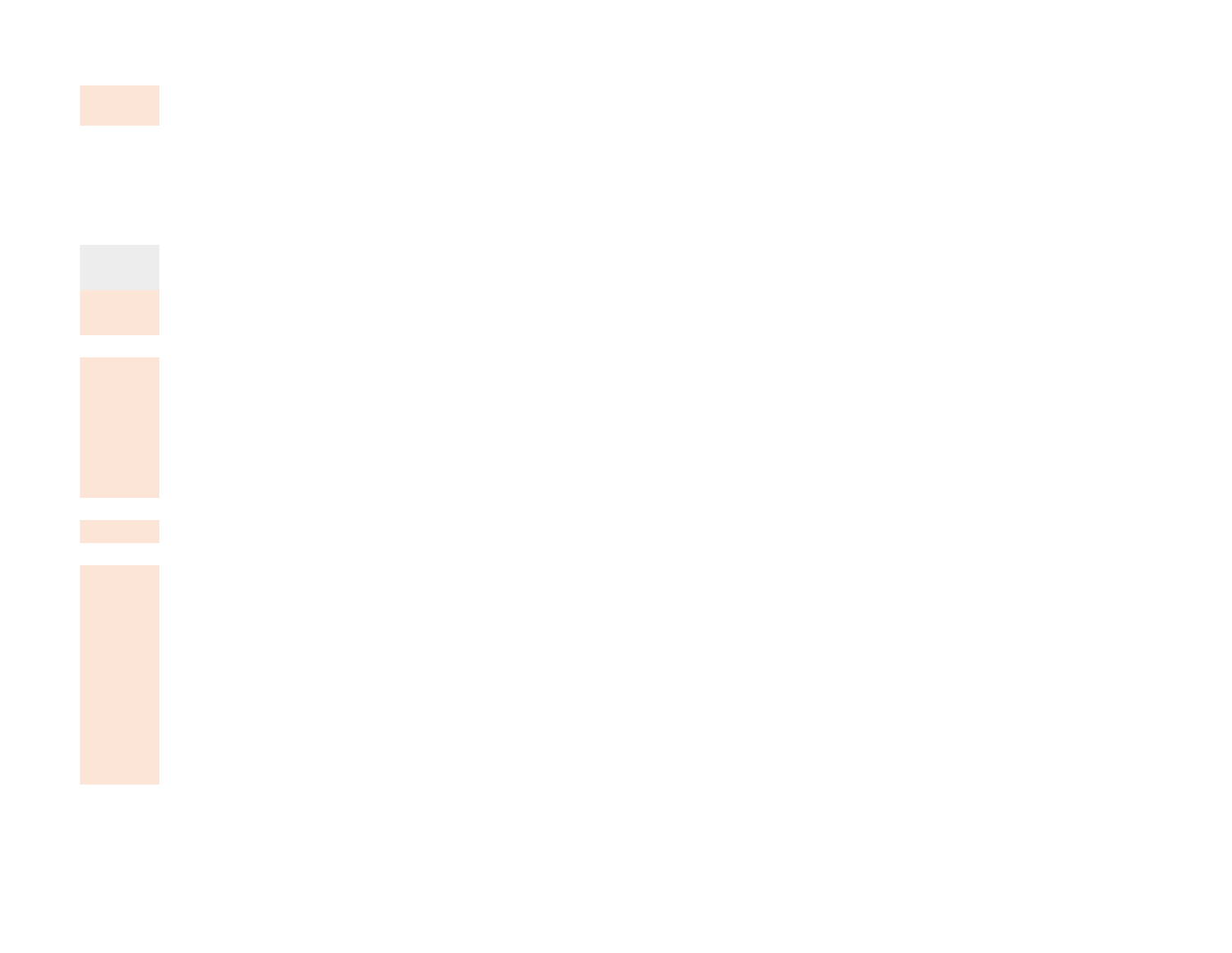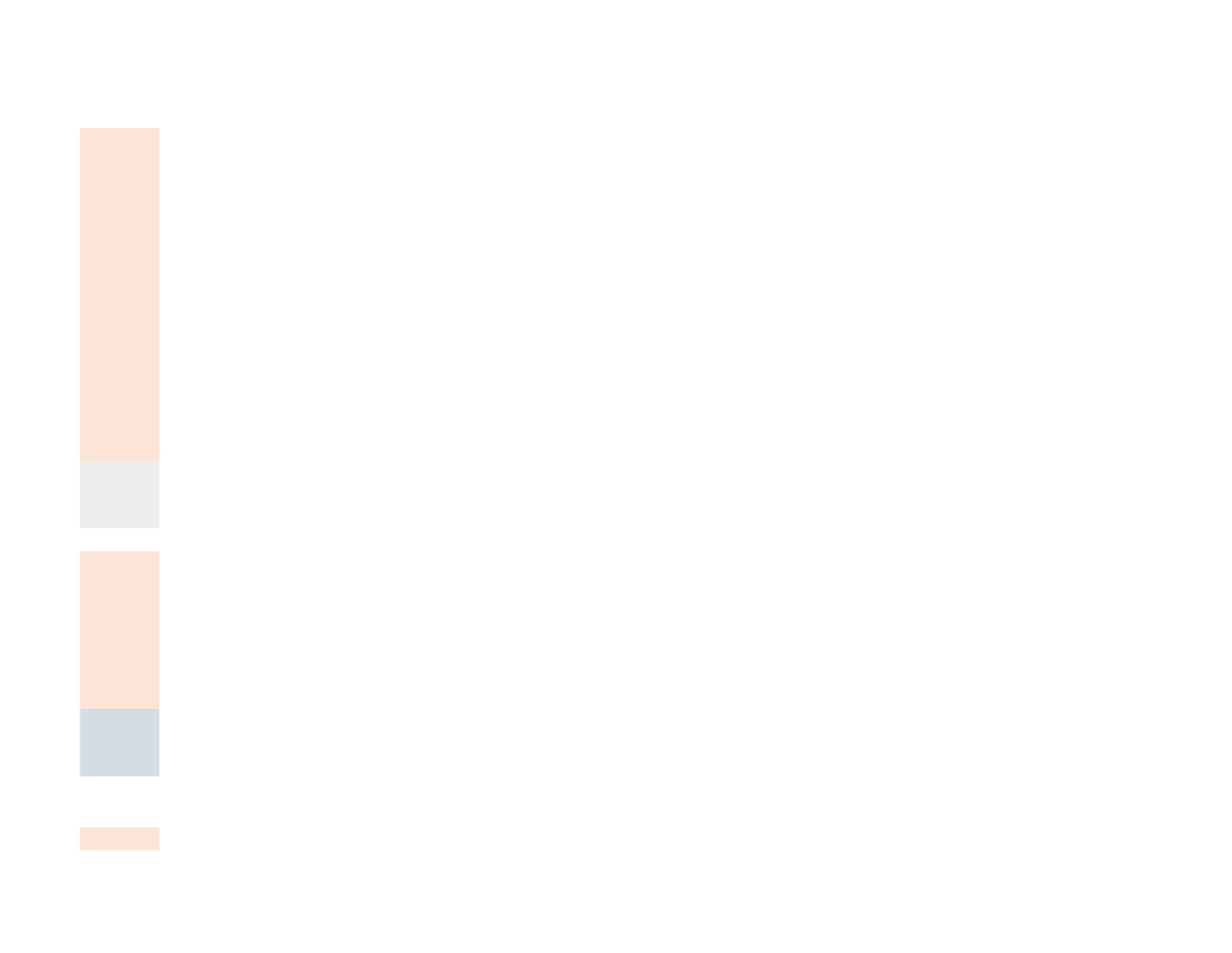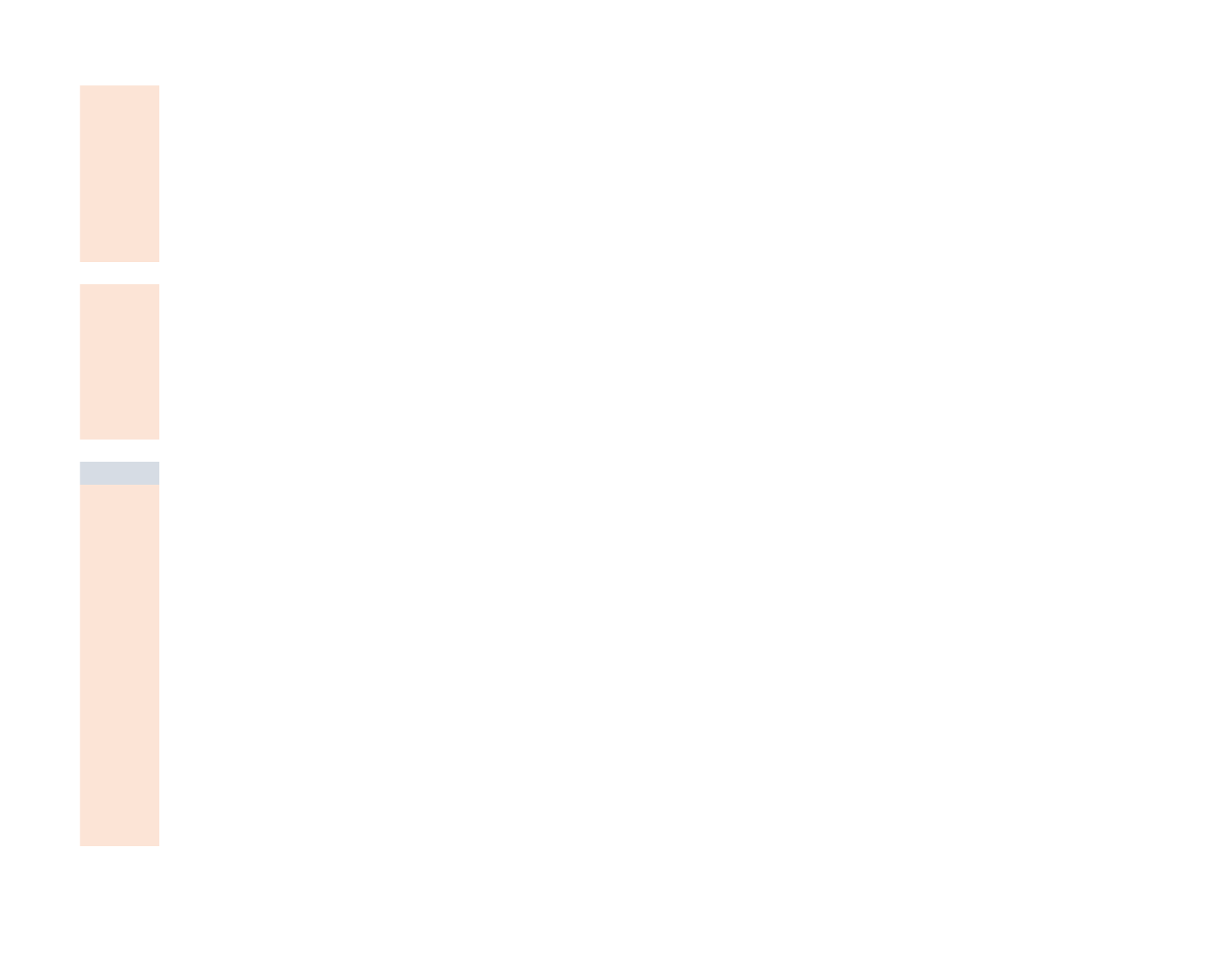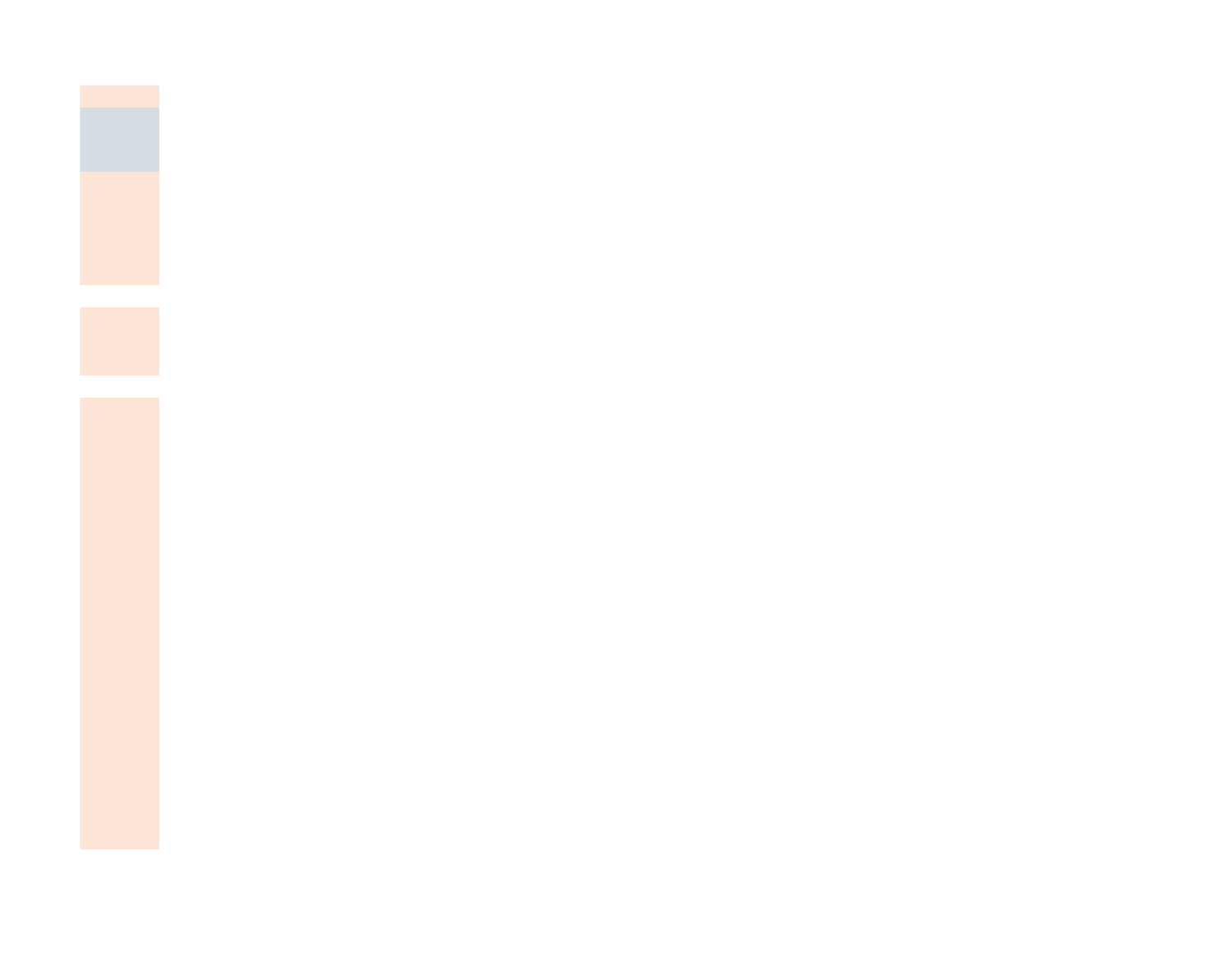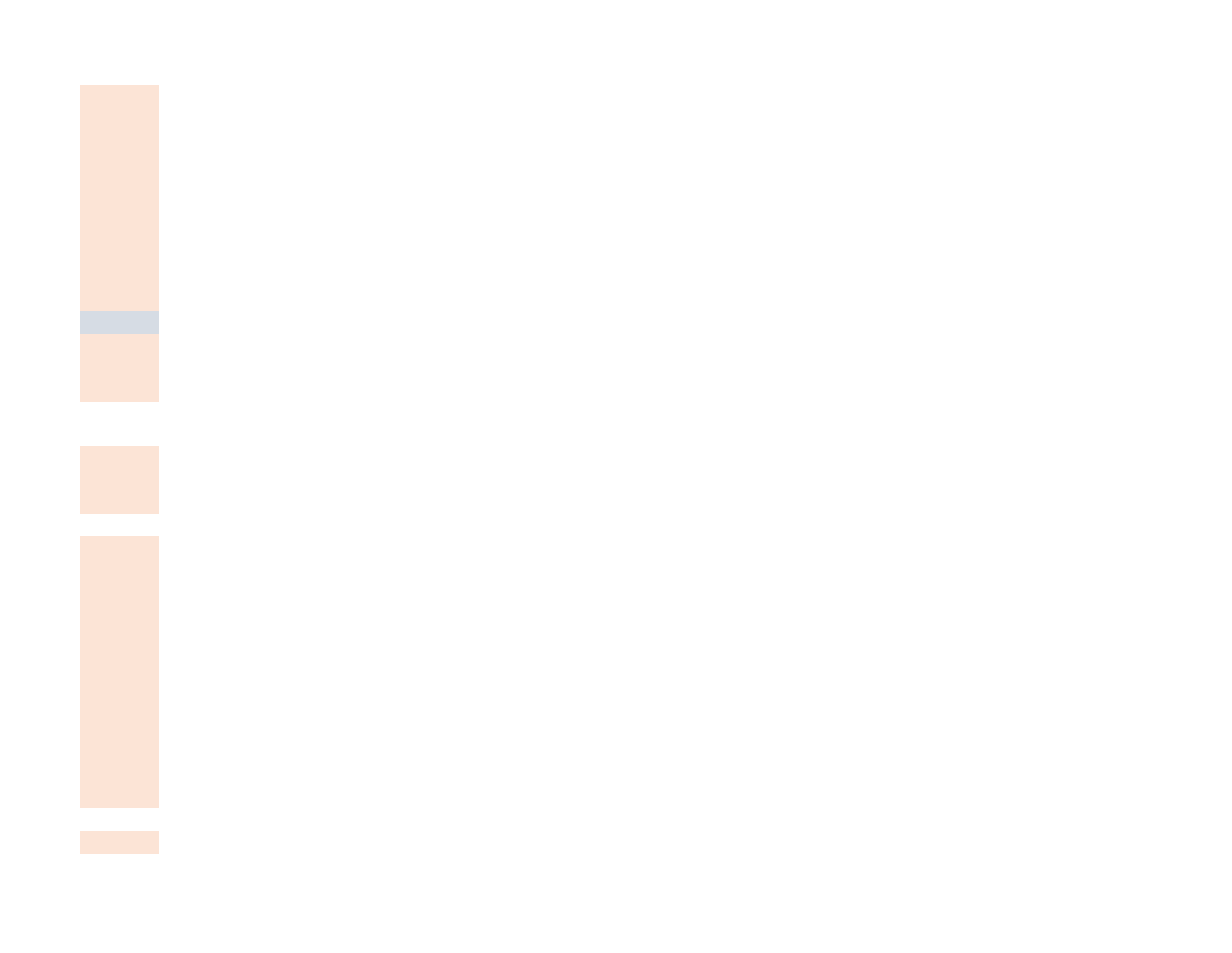